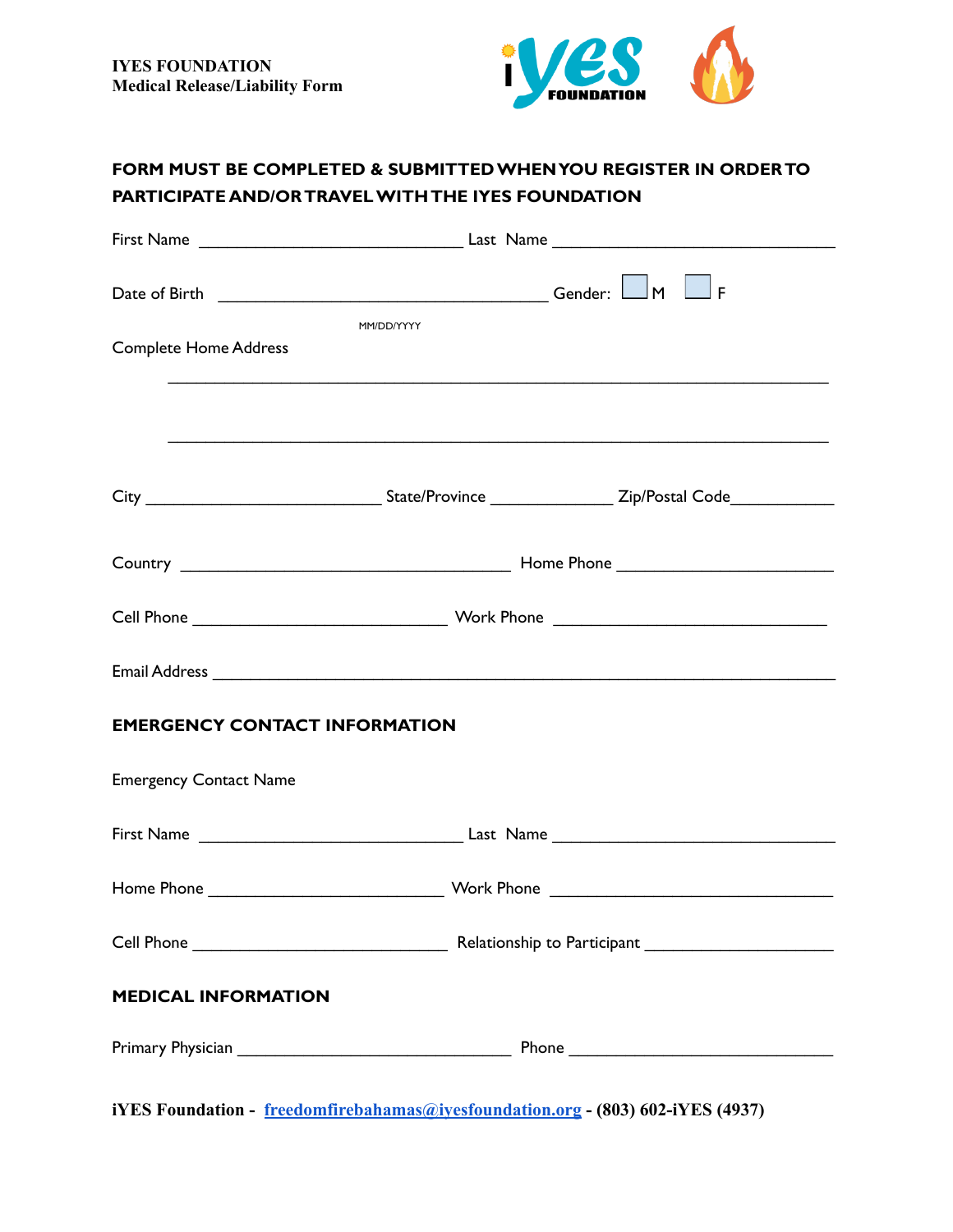**IYES FOUNDATION Medical Release/Liability Form** 



| <b>Insurance Company</b>          | <b>Policy Number</b> |
|-----------------------------------|----------------------|
|                                   |                      |
| Name of person insurance in under |                      |

### **HEALTH HISTORY**

Do you have any physical limitations that would hinder your ability to participate in vigorous activities? If so, please explain.

Do you have any medical problems? If so, please explain.

Are you allergic to any medications or food? If so, please list your allergies and explain the symptoms.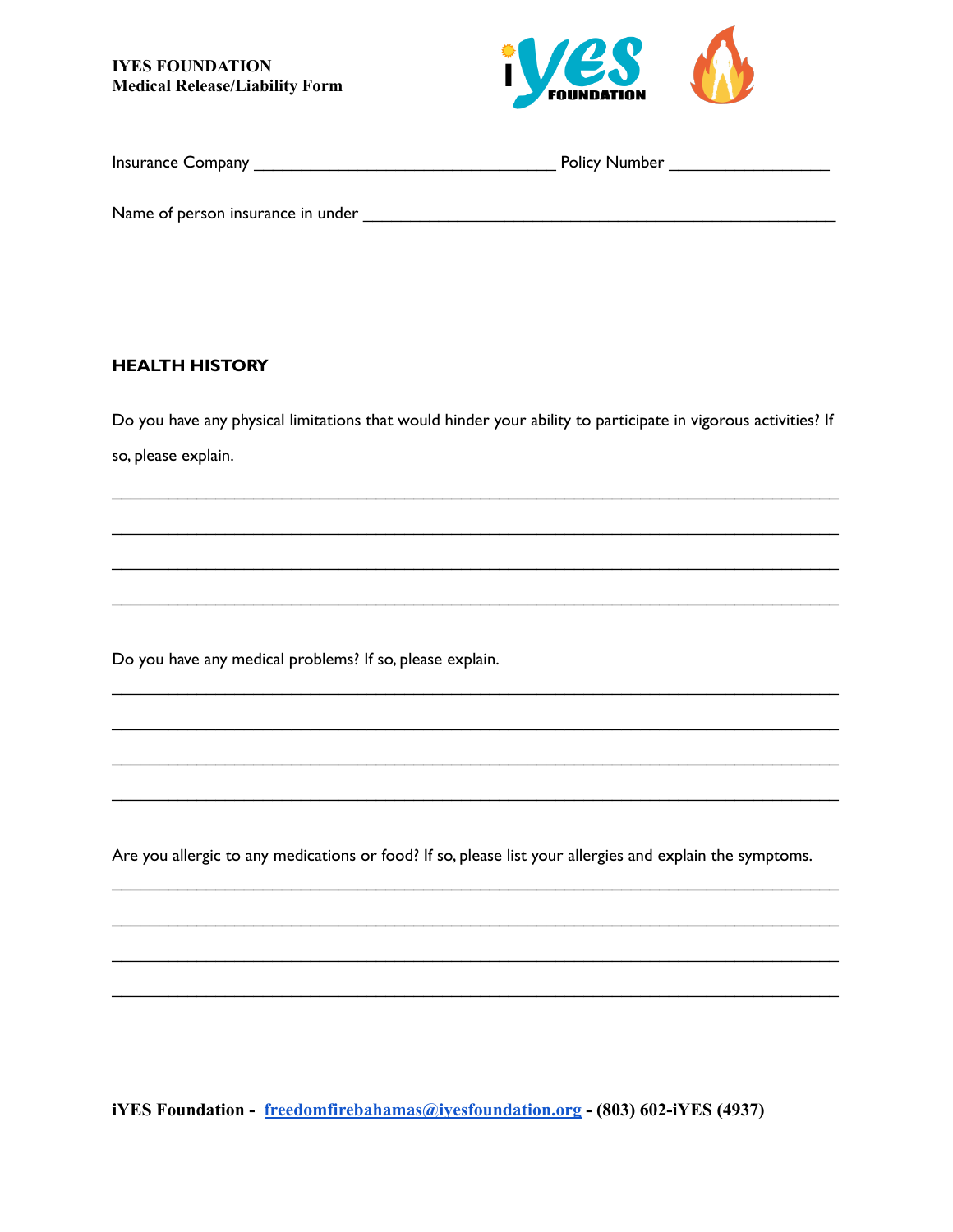

Describe your present physical fitness (e.g for walking, manual labor, heavy lifting and/or carrying luggage).

 $\_$  ,  $\_$  ,  $\_$  ,  $\_$  ,  $\_$  ,  $\_$  ,  $\_$  ,  $\_$  ,  $\_$  ,  $\_$  ,  $\_$  ,  $\_$  ,  $\_$  ,  $\_$  ,  $\_$  ,  $\_$  ,  $\_$  ,  $\_$  ,  $\_$  ,  $\_$  ,  $\_$  ,  $\_$  ,  $\_$  ,  $\_$  ,  $\_$  ,  $\_$  ,  $\_$  ,  $\_$  ,  $\_$  ,  $\_$  ,  $\_$  ,  $\_$  ,  $\_$  ,  $\_$  ,  $\_$  ,  $\_$  ,  $\_$  ,

 $\overline{\phantom{a}}$  , and the contribution of the contribution of the contribution of the contribution of the contribution of the contribution of the contribution of the contribution of the contribution of the contribution of the

 $\_$  ,  $\_$  ,  $\_$  ,  $\_$  ,  $\_$  ,  $\_$  ,  $\_$  ,  $\_$  ,  $\_$  ,  $\_$  ,  $\_$  ,  $\_$  ,  $\_$  ,  $\_$  ,  $\_$  ,  $\_$  ,  $\_$  ,  $\_$  ,  $\_$  ,  $\_$  ,  $\_$  ,  $\_$  ,  $\_$  ,  $\_$  ,  $\_$  ,  $\_$  ,  $\_$  ,  $\_$  ,  $\_$  ,  $\_$  ,  $\_$  ,  $\_$  ,  $\_$  ,  $\_$  ,  $\_$  ,  $\_$  ,  $\_$  ,

 $\_$  ,  $\_$  ,  $\_$  ,  $\_$  ,  $\_$  ,  $\_$  ,  $\_$  ,  $\_$  ,  $\_$  ,  $\_$  ,  $\_$  ,  $\_$  ,  $\_$  ,  $\_$  ,  $\_$  ,  $\_$  ,  $\_$  ,  $\_$  ,  $\_$  ,  $\_$  ,  $\_$  ,  $\_$  ,  $\_$  ,  $\_$  ,  $\_$  ,  $\_$  ,  $\_$  ,  $\_$  ,  $\_$  ,  $\_$  ,  $\_$  ,  $\_$  ,  $\_$  ,  $\_$  ,  $\_$  ,  $\_$  ,  $\_$  ,

 $\frac{1}{2}$  ,  $\frac{1}{2}$  ,  $\frac{1}{2}$  ,  $\frac{1}{2}$  ,  $\frac{1}{2}$  ,  $\frac{1}{2}$  ,  $\frac{1}{2}$  ,  $\frac{1}{2}$  ,  $\frac{1}{2}$  ,  $\frac{1}{2}$  ,  $\frac{1}{2}$  ,  $\frac{1}{2}$  ,  $\frac{1}{2}$  ,  $\frac{1}{2}$  ,  $\frac{1}{2}$  ,  $\frac{1}{2}$  ,  $\frac{1}{2}$  ,  $\frac{1}{2}$  ,  $\frac{1$ 

 $\_$  ,  $\_$  ,  $\_$  ,  $\_$  ,  $\_$  ,  $\_$  ,  $\_$  ,  $\_$  ,  $\_$  ,  $\_$  ,  $\_$  ,  $\_$  ,  $\_$  ,  $\_$  ,  $\_$  ,  $\_$  ,  $\_$  ,  $\_$  ,  $\_$  ,  $\_$  ,  $\_$  ,  $\_$  ,  $\_$  ,  $\_$  ,  $\_$  ,  $\_$  ,  $\_$  ,  $\_$  ,  $\_$  ,  $\_$  ,  $\_$  ,  $\_$  ,  $\_$  ,  $\_$  ,  $\_$  ,  $\_$  ,  $\_$  ,

 $\overline{\phantom{a}}$  , and the contribution of the contribution of the contribution of the contribution of the contribution of the contribution of the contribution of the contribution of the contribution of the contribution of the

 $\_$  ,  $\_$  ,  $\_$  ,  $\_$  ,  $\_$  ,  $\_$  ,  $\_$  ,  $\_$  ,  $\_$  ,  $\_$  ,  $\_$  ,  $\_$  ,  $\_$  ,  $\_$  ,  $\_$  ,  $\_$  ,  $\_$  ,  $\_$  ,  $\_$  ,  $\_$  ,  $\_$  ,  $\_$  ,  $\_$  ,  $\_$  ,  $\_$  ,  $\_$  ,  $\_$  ,  $\_$  ,  $\_$  ,  $\_$  ,  $\_$  ,  $\_$  ,  $\_$  ,  $\_$  ,  $\_$  ,  $\_$  ,  $\_$  ,

Do you currently take any medication on a regular basis? If so, please list.

## **CONSENT FOR EMERGENCYTREATMENT, MEDIA,AND BEHAVIOR AGREEMENT**

(Signature Required from participant, or Parent/Guardian if Under 18)

Note: If you should require medical attention while on an activity with the above group for injuries received or illness contracted prior to coming, please provide trip coordinators with information necessary to give proper medical service during the trip \* . In case of emergency, I hereby give permission to hospitalize secure proper treatment for and order injection, anesthesia, or surgery for myself/child(ward) as named above. I also hereby give permission for my child to participate in all activities, travel, service projects and other activities. I, therefore, agree to assume any and all risks, including, but not limited to these enumerated above. I agree to hold harmless the above names sponsor, and the sponsoring group from any and all inabilities, claims, demands, and causes of action whatsoever which may arise due to the participation of myself or my child (ward). I realize, also, that in the event of illness or injury while participating in its activities, medical treatment may be required. I hereby give permission for any such treatment to be rendered, and I agree to bear the cost of such treatment. If any changes occur, I will contact the director.

| Parent/Guardian        | Date |  |
|------------------------|------|--|
|                        |      |  |
| Participant Signature_ | Date |  |